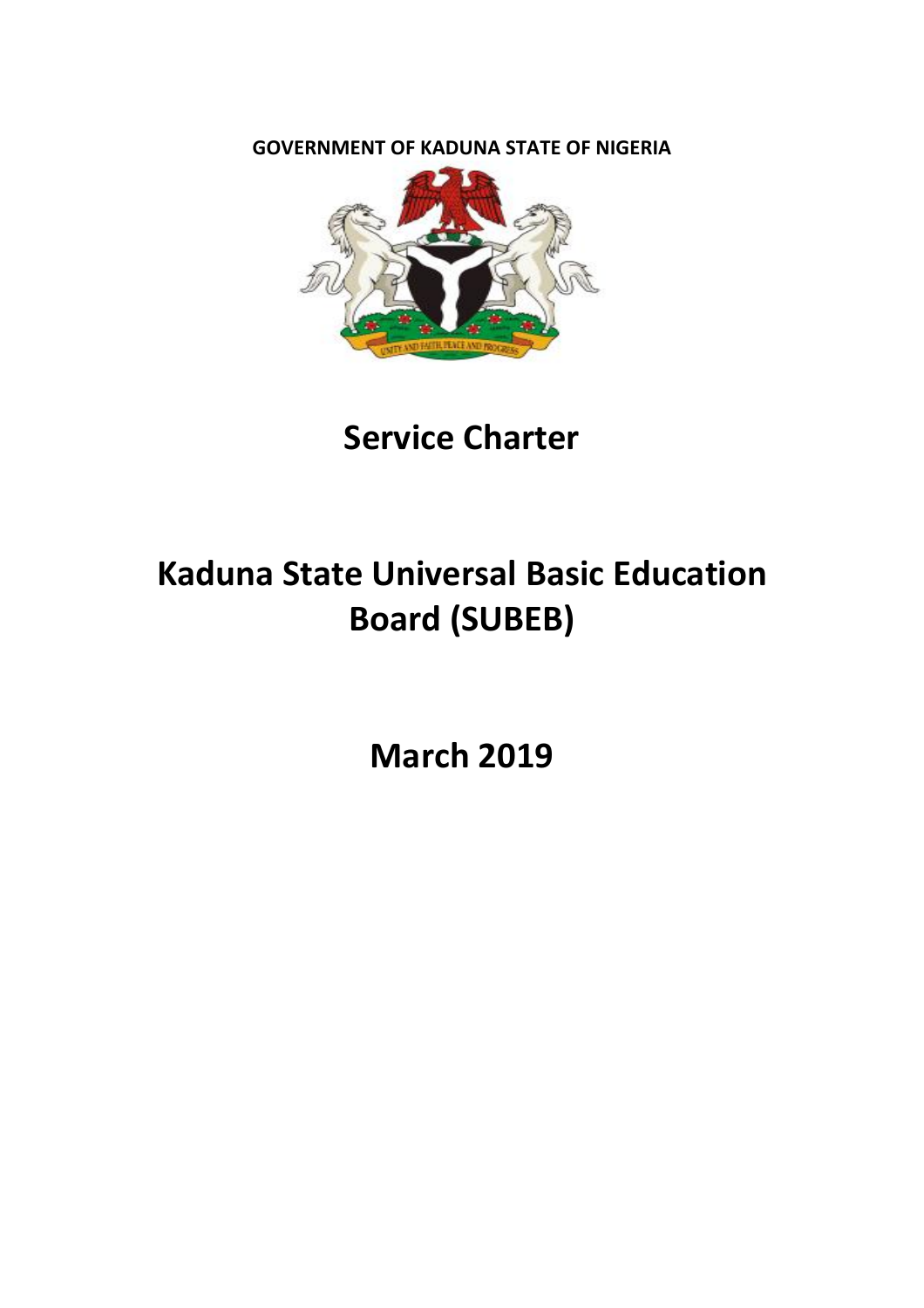This service charter sets out the services provided by the Kaduna State Universal Basic **Education Board (SUBEB).** The service performance targets we aim to achieve and the standards to which we will provide these services to our clients are detailed herein. It shows our clients how to give us feedback and details our commitment to regularly review performance. This charter applies to everyone who has contact with **SUBEB** including individuals and organizations and stakeholders that refer matters to us.

## **1.0 Who We Are**

The achievements of SUBEB over the past years have been outstanding and have been acknowledged, even outside the continent. Providing high quality basic education, accessible to all learners through effective and efficient management of resources for the attainment of self-reliance and socio-economic development.

## **Our Vision**

"Be a model in the provision of quality and inclusive basic education in Nigeria" **Our Mission:** 

To provide qualitative and equitable education to males, females and persons with special needs, through working with relevant stakeholders for the citizens to attain their full potentials, moral uprightness and defend democratic ideals as well as accept and value our diversity.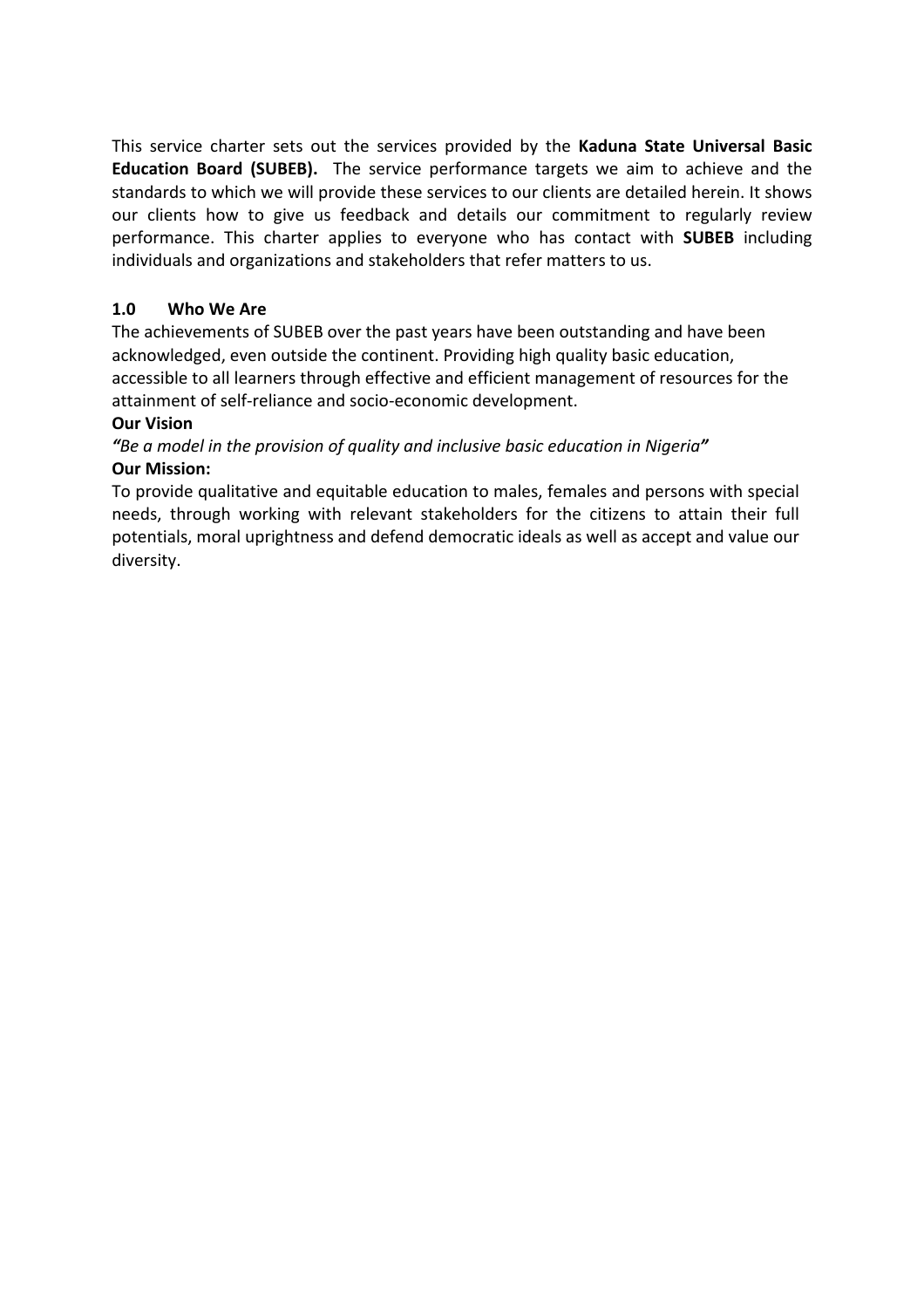## **2.0 Our Key Clients**

Our key clients include, but are not limited to, the following:

- Government at all levels
- Learners, teachers, parents and guardians
- Non-governmental organizations and civil society organizations
- Professional bodies
- Corporate organizations
- Agencies / educational institutions
- Development partners
- Trade unions
- Contractors
- General public
- SBMC
- PTA
- Communities
- Religious organizations/Faith based organisations

## **3.0 Our Key Services/Our commitments**

Our key services derive from our core mandates and are aligned with the functions performed by our departments.

- 1. Establish and maintain quality of basic education in the State. Domestication of national curriculum for basic education, including literacy programmes.
- 2. Construct, maintain and rehabilitate dilapidated classrooms and other school infrastructures.
- 3. Procure and distribute instructional materials, and other school library resource materials.
- 4. Inspect, monitor and evaluate teaching and learning in schools
- 5. Implement minimum standards for basic education throughout the State in line with the National Policy on Education on the advice of the National Council for Education.
- 6. Establish a basic education data bank and conduct research on basic education in the State
- 7. Recruit, appoint, promote and discipline teaching and non-teaching staff on grade level 07 and above. Provide welfare services to staff including leave and vacation matters, posting and deployment of staff including inter-State transfer.

## **4.0 Our Service Delivery Values**

- **Professionalism:** exhibit competence and adherence to best practices in education service delivery
- **Integrity:** work faithfully and transparently according to laid down rules and procedures to achieve educational objectives
- **Accountability**: responsiveness, probity and transparency in delivery of education services
- **Teamwork**: Involving all stakeholders in planning and delivery of quality and inclusive education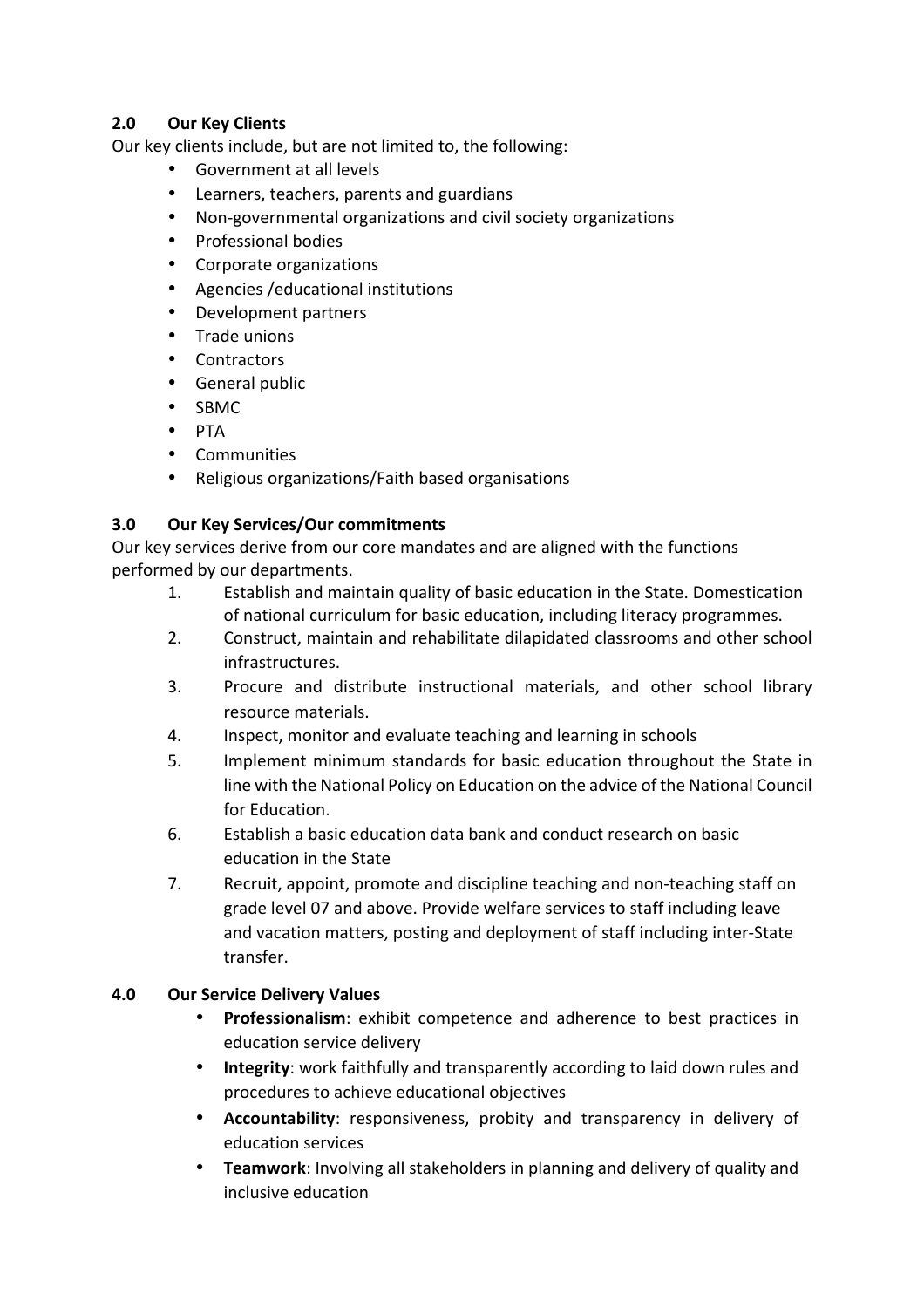• **Equity:** To be just and fair in the provision of education

# **5.0 Our Service Delivery Standards**

The service delivery targets and standards our clients can expect are shown in the table below.

| S/N | <b>Key Service Areas</b>                                                         | <b>Service Delivery Standards</b>                                                                                                                                                                                                                                                                                                                                                                                                                                                                                                                                                        |
|-----|----------------------------------------------------------------------------------|------------------------------------------------------------------------------------------------------------------------------------------------------------------------------------------------------------------------------------------------------------------------------------------------------------------------------------------------------------------------------------------------------------------------------------------------------------------------------------------------------------------------------------------------------------------------------------------|
| 1.  | Written enquiries                                                                | Response within 2 working days                                                                                                                                                                                                                                                                                                                                                                                                                                                                                                                                                           |
| 2.  | Registration of educational<br>institutions                                      | Registration of basic educational institutions and<br>programmes shall be completed within one month from the<br>receipt of the completed application package/forms at the<br>Board.                                                                                                                                                                                                                                                                                                                                                                                                     |
| 3.  | Quality assurance<br>assessments                                                 | Comprehensive standards quality assurance assessments for<br>basic educational institutions shall be carried out in all basic<br>education level in the State and report produced in one<br>month.                                                                                                                                                                                                                                                                                                                                                                                       |
| 4.  | Reporting on project<br>monitoring                                               | Report produced 1 month after completion of project<br>monitoring                                                                                                                                                                                                                                                                                                                                                                                                                                                                                                                        |
| 5.  | Recruitment of teaching and<br>non-teaching staff into<br>public primary schools | 1. All vacancies in the SUBEB will be advertised in the print<br>and electronic media and applications received within<br>two weeks of the date of first publication.<br>2. Recruitment in the SUBEB will be conducted in a<br>transparent manner, and shall be based on merit.<br>Names of successful applicants shall be published in the<br>3.<br>print and electronic media within two weeks of<br>completion of the recruitment interviews.<br>4. All letters of appointment shall be issued to successful<br>candidates within three weeks of the completion of the<br>interviews. |
| 6.  | <b>Staff welfare</b>                                                             | All staff welfare issues shall be dealt with promptly and<br>resolved within one month                                                                                                                                                                                                                                                                                                                                                                                                                                                                                                   |
| 7.  | Procurement                                                                      | All procurement activities will follow the Kaduna State Due<br>Process Guidelines.                                                                                                                                                                                                                                                                                                                                                                                                                                                                                                       |

## **6.0 Clients' Obligations**

To help us keep to our service delivery standards clients are obliged to:

- 1. Treat our staff with courtesy and respect and follow due process in all transactions.
- 2. Abide by all statutory requirements
- 3. To refrain from offering inducements to our staff for services;
- 4. To offer feedback or complaints at any point in time with regards to the quality of our services and service failure;
- 5. To exercise their right to appeal and seek recourse for service failure;
- 6. To indemnify SUBEB for any false claims, accusations and other unsubstantiated allegations as may be determined by an appropriate Disciplinary Committee set up by the Executive Chairman or his/her representative.